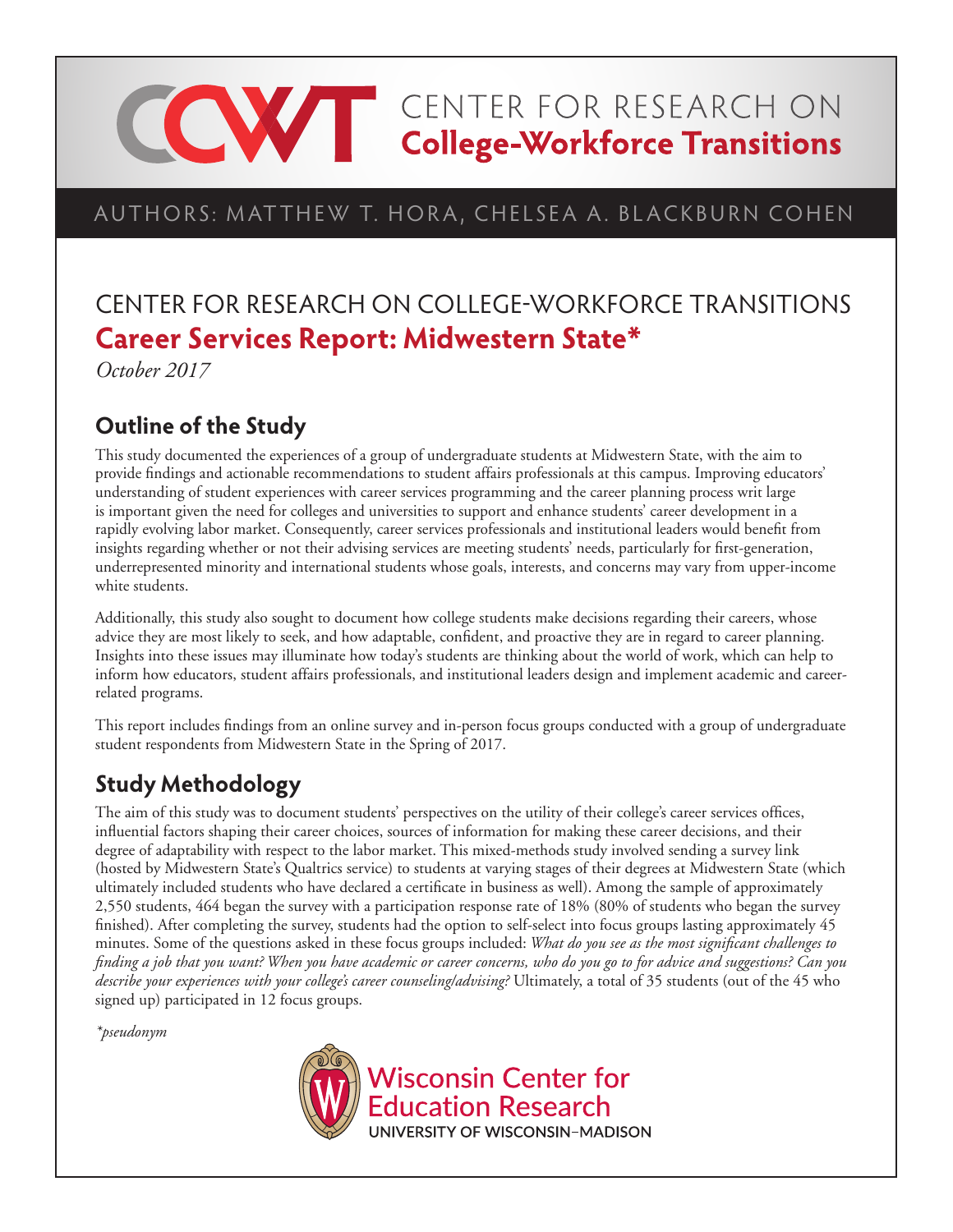| Survey Respondent Reported Majors*   |     |
|--------------------------------------|-----|
| Accounting                           | 72  |
| <b>Actuarial Science</b>             | 39  |
| Finance, Investment, and Banking     | 112 |
| Information Systems                  | 7   |
| International Business               | 15  |
| Management and Human Resources       | 24  |
| Marketing                            | 109 |
| Operations and Technology Management | 14  |
| Real Estate                          | 22  |
| Risk Management and Insurance        | 3   |
| Other**                              | 21  |
| <b>Total Respondents</b>             | 438 |

\*For simplicity of data reporting, double majors and/ or certificates are not reflected above. For those with multiple majors, the first listed major was reported.

\*\*The other category represents students whose listed major was not in the College being studied, but may be a certificate program or in another College at Midwestern State.

| <b>Survey Statistics</b>      |      |
|-------------------------------|------|
| Sample                        | 2550 |
| Participation                 | 464  |
| Participation Response Rate   | 18%  |
| Completion Response Rate      | 15%  |
| <b>Survey Completion Rate</b> | 80%  |



**Students' Best Estimate of the Total Income** of Their Parents/Guardians Last Year

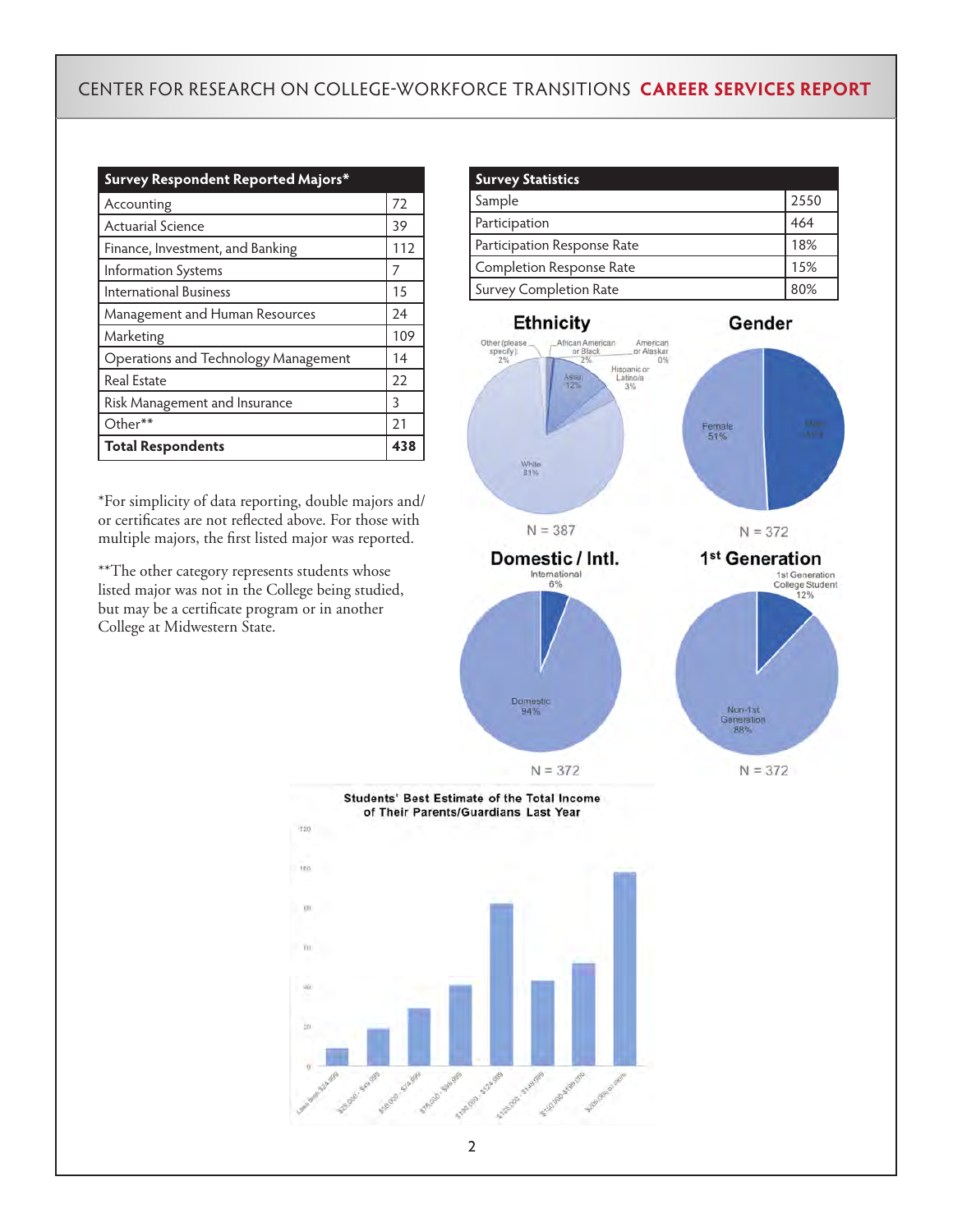# **SECTION A: STUDENT DEMOGRAPHICS (FOCUS GROUPS)**

| Focus Group Participant Reported Majors* |    |
|------------------------------------------|----|
| Accounting                               |    |
| <b>Actuarial Science</b>                 | 2  |
| Finance, Investment, and Banking         | 9  |
| Information Systems                      | Ω  |
| International Business                   |    |
| Management and Human Resources           | 3  |
| Marketing                                | 12 |
| Operations and Technology Management     | Ω  |
| <b>Real Estate</b>                       | Ω  |
| Risk Management and Insurance            | Ω  |
| Other**                                  |    |
| <b>Total Participants</b>                | 35 |

\*For simplicity of data reporting, double majors and/or certificates are not reflected above. For those with multiple majors, the first listed major was reported.

\*\*The other category represents students whose listed major was not in the College being studied, but may be a certificate program or in another College at Midwestern State.



#### **Demographic Observations**

Participants in both the survey and focus groups were majority white (81% and 86% respectively). Gender was dispersed equally in the survey (51% female, 49% male), while females had higher participation rates in focus groups (66%). At Midwestern State as a whole, 78% of students are

white while 44% are female.' Likewise, while international students only represented 6% of the survey respondents, they comprise 10% of the campus.<sup>2</sup>

In general, students' estimation of their parent/guardians' combined salary favored both middle- and upper-class family incomes.

In the survey sample, first generation students (FGS) comprised 12% of respondents, whereas FGS make up 18% of the entire campus undergraduate student body.<sup>3</sup>

<sup>1</sup> Institutional data

3 Institutional data

<sup>2</sup> Institutional data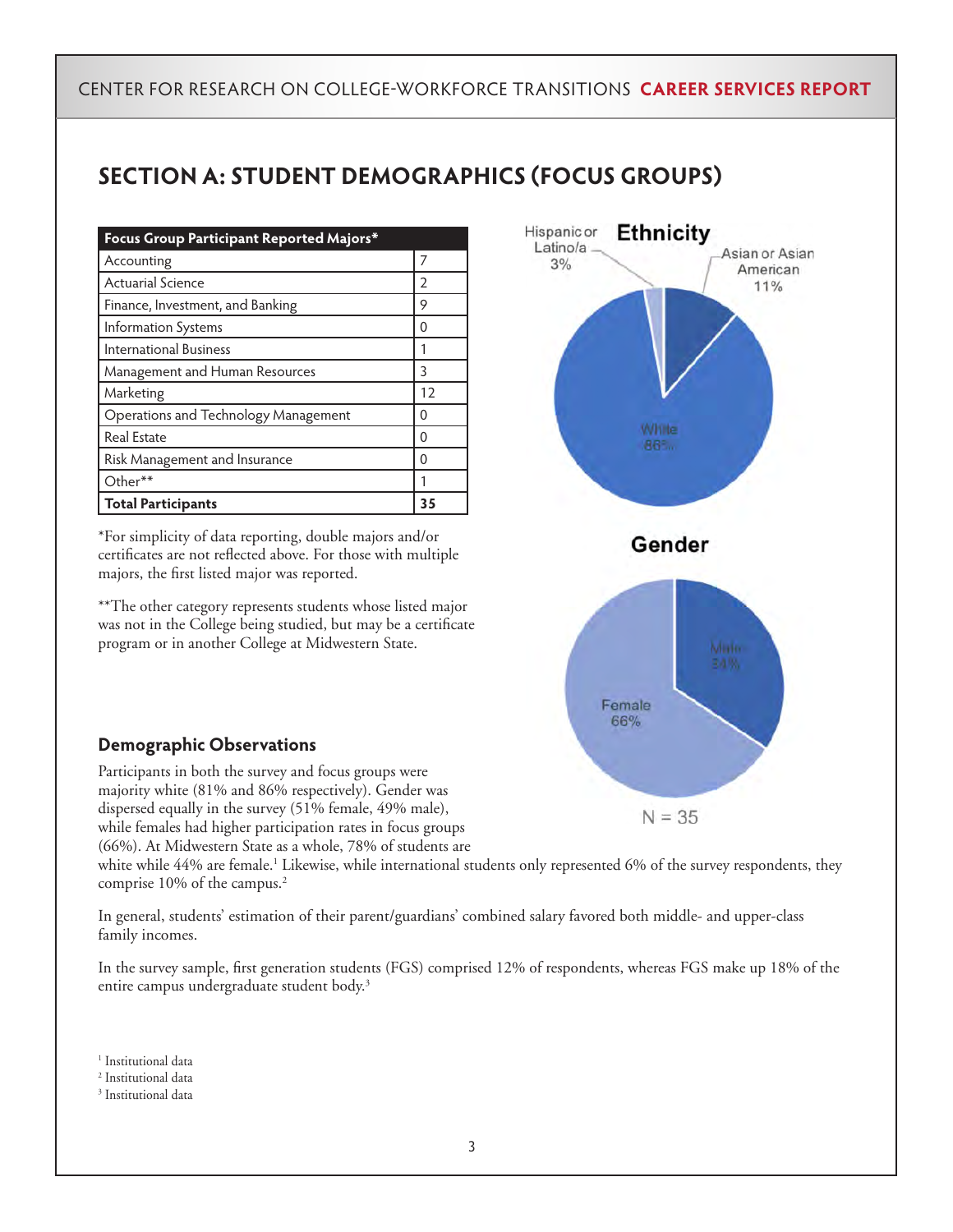# **SECTION B: CAREER DECISION-MAKING**

**Level of agreement with the following statement: "I have clear and specific career goals."**





The first survey question asked about whether or not student respondents had clear and specific career goals, and the majority reported that they did. These results are promising and suggest that many students in this group would not need any further assistance in exploring career options. However, the 12% who did not have clear and specific career goals may represent a cohort requiring further assistance.

#### **Focus Group Data: Experiences in Career Decision-Making**

One of the foci of the focus groups was to identify the people, events and experiences that most influenced students' thinking about careers. While internship and job experiences proved to be influential, many students described exposure to the world of business prior to university, however, these experiences vary significantly. While some students cited extracurricular activities such as golf "that aligned well with the business world", other students noted transferrable skills and experiences such as in-classroom group activities in high school that revealed their preference for working collaboratively with people. Still, others credited the business-oriented occupations of their parent(s)/guardian(s) for their career choices.

A significant proportion of students described their enjoyment of working with people, and the subject of math, alongside a disinterest or poor performance in science, as considerable factors in choosing to pursue a business degree. Likewise, many students described their pursuit of business as an alternative to pursuing medicine, suggesting a preference for careers that are more likely to be associated with financial success and of societal importance. As such, students also described their awareness of Midwestern State's notable reputation with producing CEOs and successful businesspeople.

*"I always liked numbers and math. In school, that was always my favorite subject. And also I'm terrified with blood so I knew I didn't want to do anything in the medical field. And so coming in to college I was between engineering and business, because they're both like very math-related and work-- I want to work with people too. And then I realized that engineering has a lot of like science and physics and I don't really like that. So, I thought business would be good because I like working with people and I like working with numbers, which is why I picked accounting ultimately." - Midwestern State Student*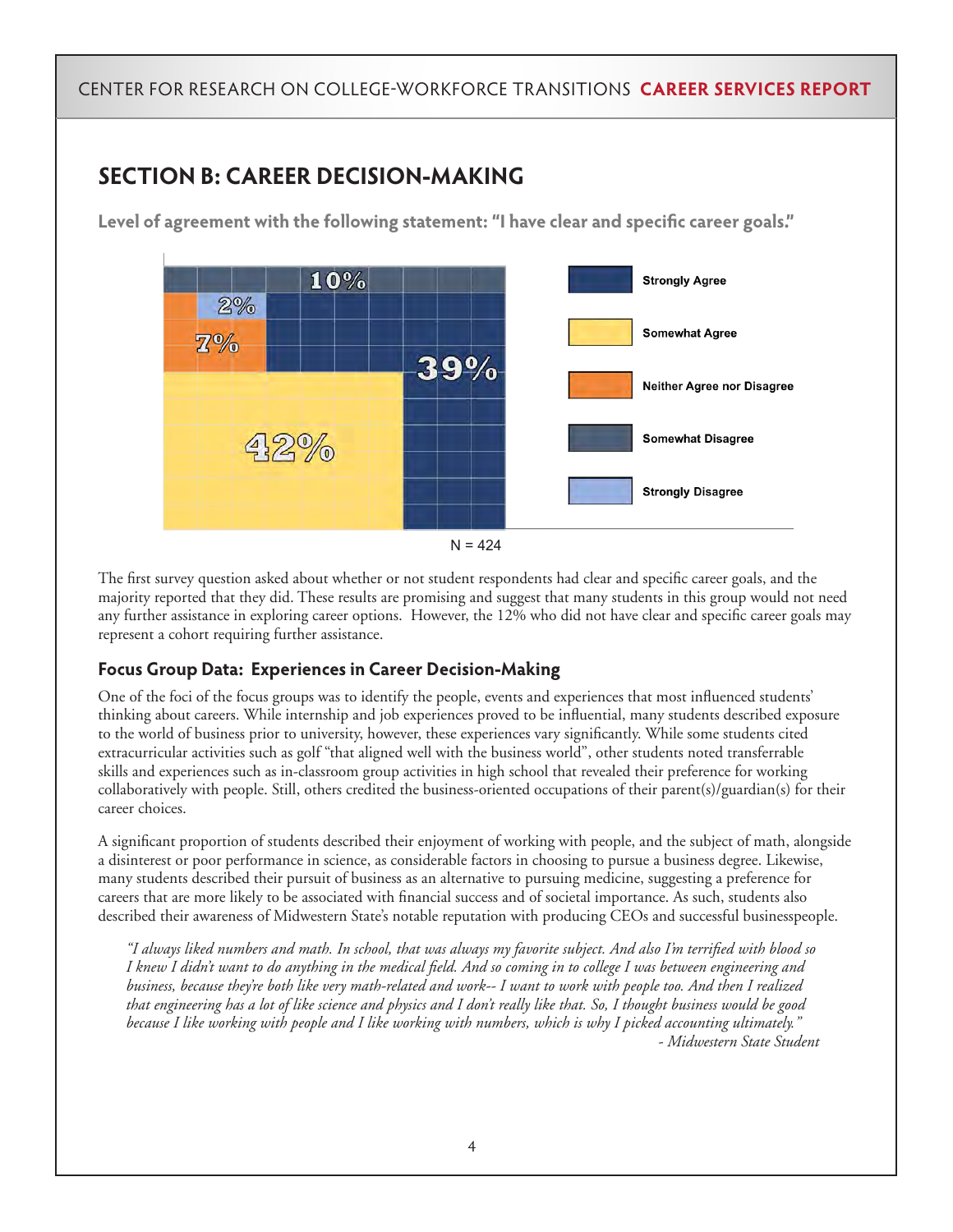

#### **Frequency of sources accessed when seeking information about possible careers**



The above survey question asked students to whom or where they turn to get information about careers. Answers to this question are important in order to better understand if career services are one of these sources, and whether or not alternative information sources should be accounted for when designing career advising programs. Immediate family members, friends, and students' own experiences serve as the major sources of information they seek. It is worth noting how equally spread students' perceptions of family expectations from a frequently accessed source to never. Data on workforce trends and labor market projections, which are a strong emphasis of state-level workforce initiatives (with respect to K-12 student career planning and workforce development) were used the least. These findings suggest that advisors should be aware of the impact of family and/or peers in students' predispositions for certain career pathways. Like faculty, career services appear to have been accessed broadly at least once, indicating that these are services students explore but may not necessarily return. Finally, introducing career and labor-market data might help students make more informed decisions about their career paths, but currently may not be presented in a personalized or straightforward manner where the data can easily translate to a student's individual circumstance.

#### **Focus Group Data: Information Sources**

Students in the sample seemed particularly adept at networking independently with individuals who they identified as working in a position they desired and accounted for the most sought-after information source about career decisionmaking. Parents who were described as having applicable professions or work experience were also highly sought for advice and information. Likewise, older peers who had post-baccalaureate work experience were also cited as valuable.

Other notable sources included an online job search tool (as a starting point), the career advising office, academic advising, LinkedIn, current supervisors or managers, professors, professional student organizations, and company websites. Company websites were reported as particularly useful in gaining a sense of an organization's corporate responsibility and corporate culture. Students at Midwestern State mentioned the importance of a company's culture—as well as touching on themes of work-life balance—in several different focus groups.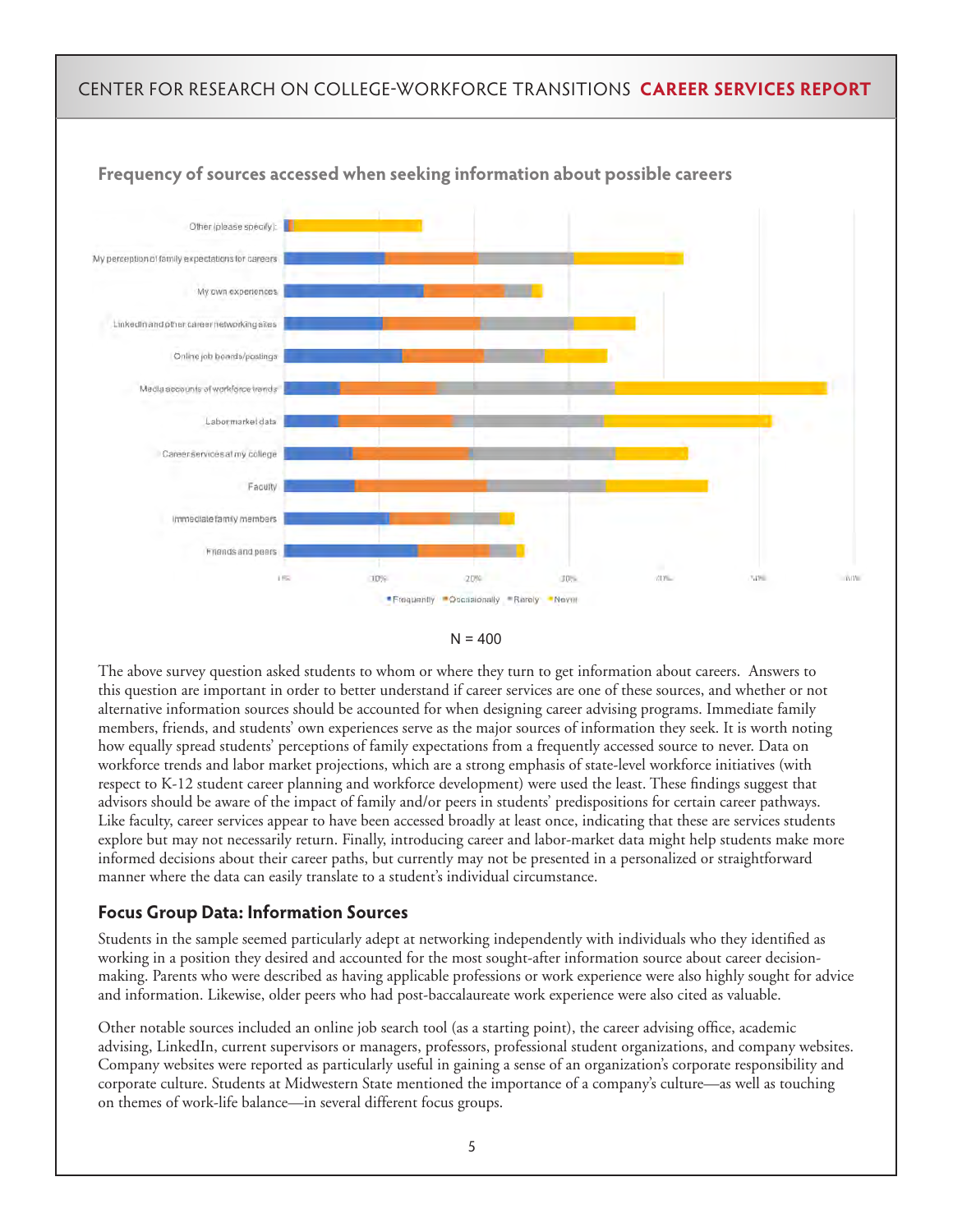*"To me it's very important to work for a company that gives back to the community, because there's more to life than just work. And I think it's important to help other people, especially if it's a big successful company and they have a lot of like resources to help others. If they're not, that turns me away from the company definitely. So, that's important*  to me. And I also agree that if they're out in the community and they care about like they show that they care about *other people, that they'll probably-- it's probably like a better place to work as far as being an employee there and like having understanding bosses and supervisors and people who want to help you and care about you indulges you as an employee."*

 *- Midwestern State Student* 

#### **Focus Group Data: Notes on Personal Influences**

Students identified strong personal influences on their career decision-making as high school math teachers, economics courses, current or former supervisors/bosses, friends, siblings, and parents (regardless of their profession, though it is worth noting the significance of parents in business or business-related professions). There was frequent mentioning of stability and financial success in conversations related to business professions, but not often cited as a salient factor in actual decision-making processes. Many students recalled having high expectations from their parents growing up, as well as "pressure to be good at everything" and make choices independently.

*"And almost all of them have family in accounting which I was unaware of at the time but then I realized I was kind of an outlier that I'm an accounting major with no family ties to the accounting profession. I think every single one of my roommates has like an uncle or a parent in accounting."*

 *- Midwestern State Student* 

*"And my mom always told me if you're a doctor, you give up your 20s so I didn't want to do that too." - Midwestern State Student*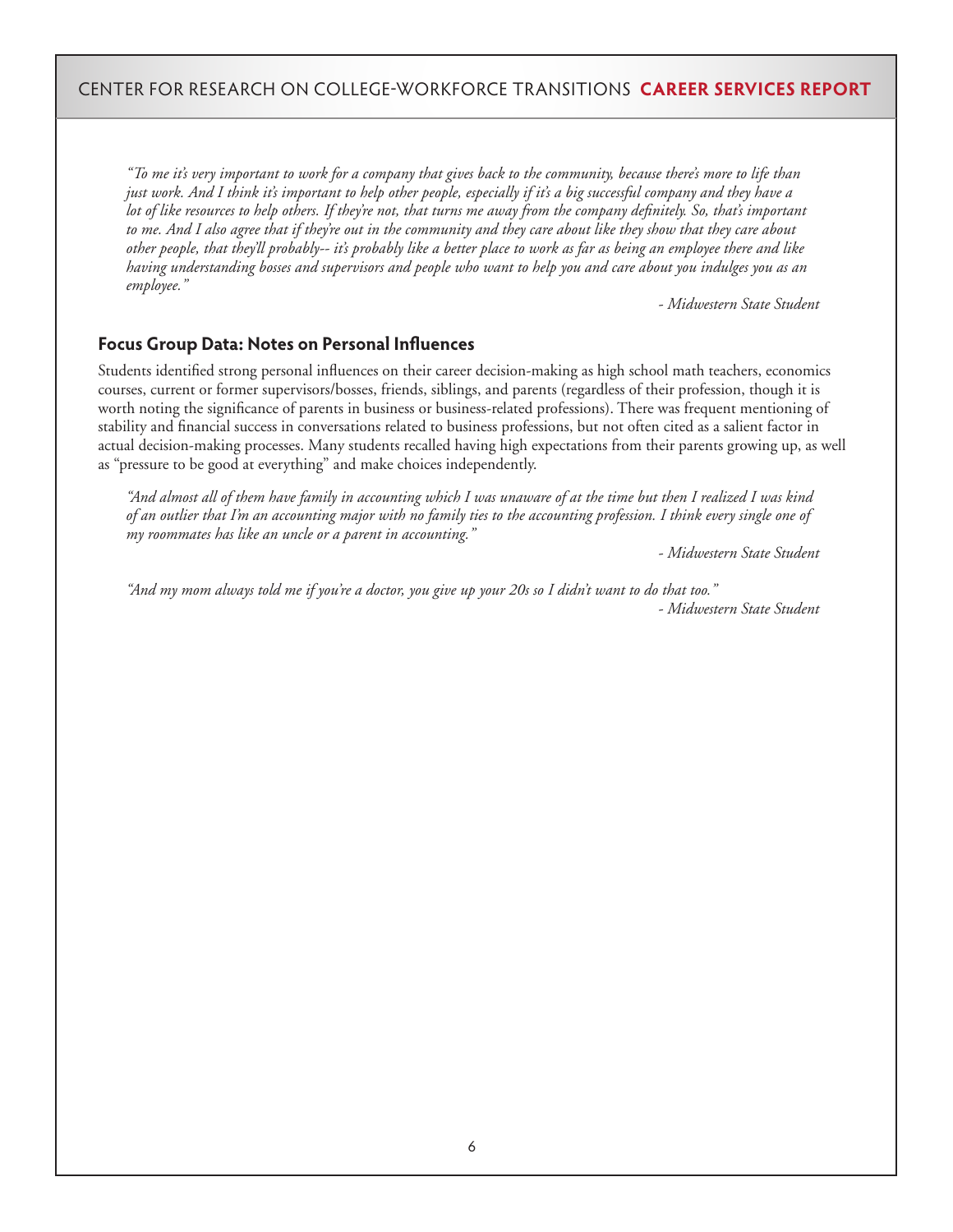## **SECTION C: EXPERIENCES WITH CAREER SERVICES**



**Frequency of career services Awareness of Midwestern State career services** 



\*Respondents were limited to those who indicated that they had accessed careerservices at Midwestern State.

The figures above represent questions aimed at determining both student awareness and frequency of use of career services at Midwestern State. A total of 98% of respondents were aware of the services available to them, and 71% of the total sample had accessed them. Among the students in the sample who did access career services in the last year (N=285), 66% reported doing so on more than one occasion, indicating that both awareness and utilization of career services at Midwestern State is not an issue.

#### **Focus Group Data: Utilization**

Participants seemed to access a wide variety of career services offered at Midwestern State. Both the online job search tool and the career fair were described as valuable starting points or "gateways" to using other services, though some students remarked that they wish they had used these services earlier in their academic careers.

As expected, other services such as mock interviews, resume workshops, and networking events were used most frequently by students already in the process of accepting a job offer or beginning an internship, but generally regarded as valuable.

Specifically, students who participated in job shadowing programs recalled the significance of the experience in determining both what type of internship and job they wanted and what work experiences did not suit them well. Students who took part in job shadows advocated for wider student participation in the experience.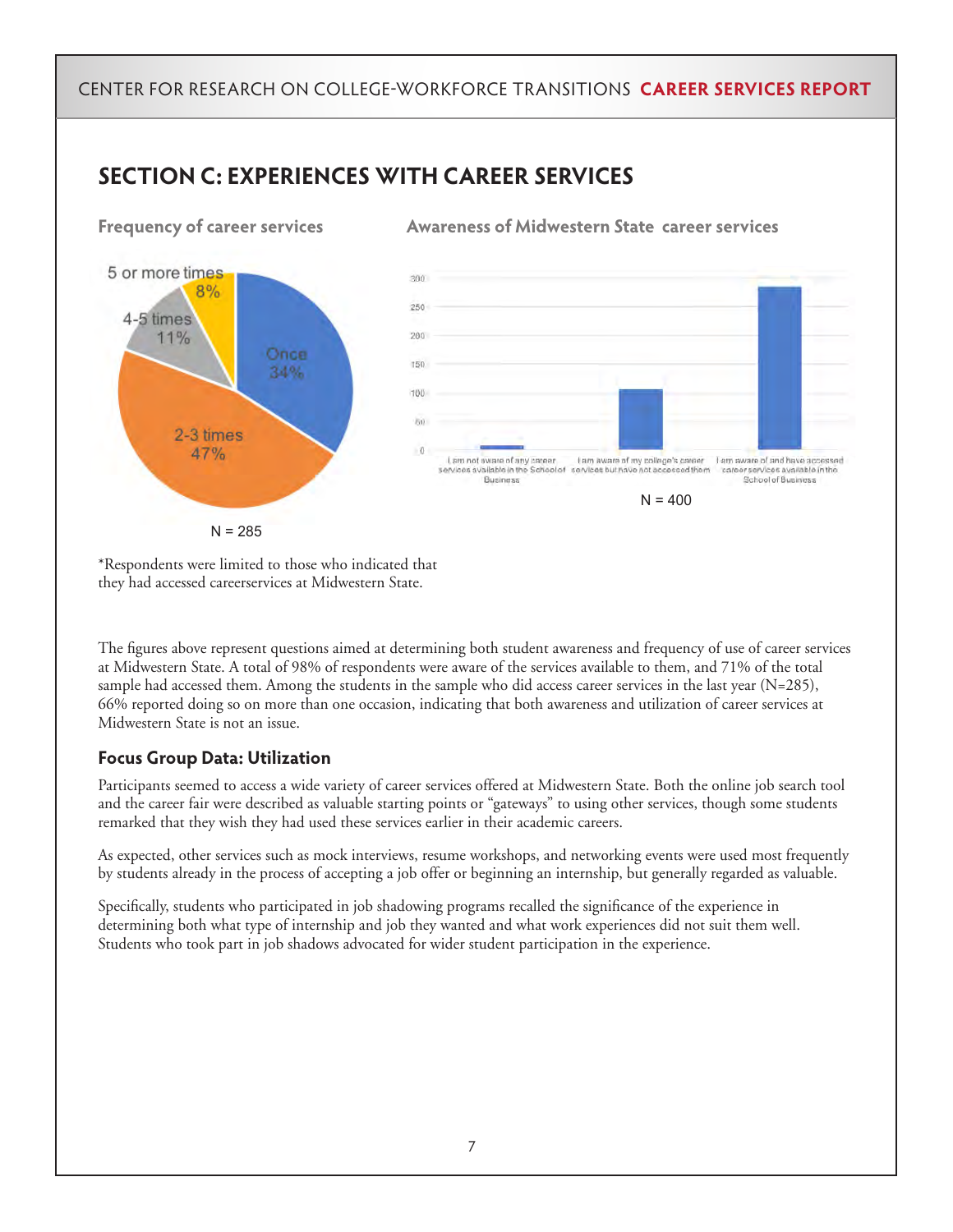

The graph above illustrates students' level of agreement with three different ways in which career services responded to various needs. In terms of career services addressing students' needs, questions, and interests, 73% of respondents agreed or strongly agreed, with 10% disagreeing or strongly disagreeing. Likewise, 75% of respondents agreed or strongly agreed that career services took the time to understand their situation and/or concerns, with only 6% disagreeing or strongly disagreeing. Lastly, in regard to the career services being able to provide appropriate resources that reflected students' cultural/ethnic background, 64% of students agreed or strongly agreed, with 8% disagreeing or strongly disagreeing.

#### **Focus Group Data: Identity Considerations**

Participants described the desire for career services to cater more specifically to the needs of specific populations: (1) International students: especially in terms of navigating visa sponsorship; (2) Returning adult students: on how to leverage their previous work experience in the job market; (3) First generation students: in terms of navigating a system with which they are less familiar; (4) Working-class students: who cannot afford to take an unpaid internship or multiple unpaid internships; (5) Students who wish to either work abroad or use their foreign language expertise in determining their career path; (6) Women who are looking to work in fields that are particularly male-dominated; and, (7) Domestic students who are from areas outside the Midwest and want to access internships and/or job opportunities outside of the region (on the west or east coast, for example). Further, students described a need for increased diversity of advisors (especially international career advisors and advisors of color), and a perception that career services are geared toward students with an already extensive (family) business background.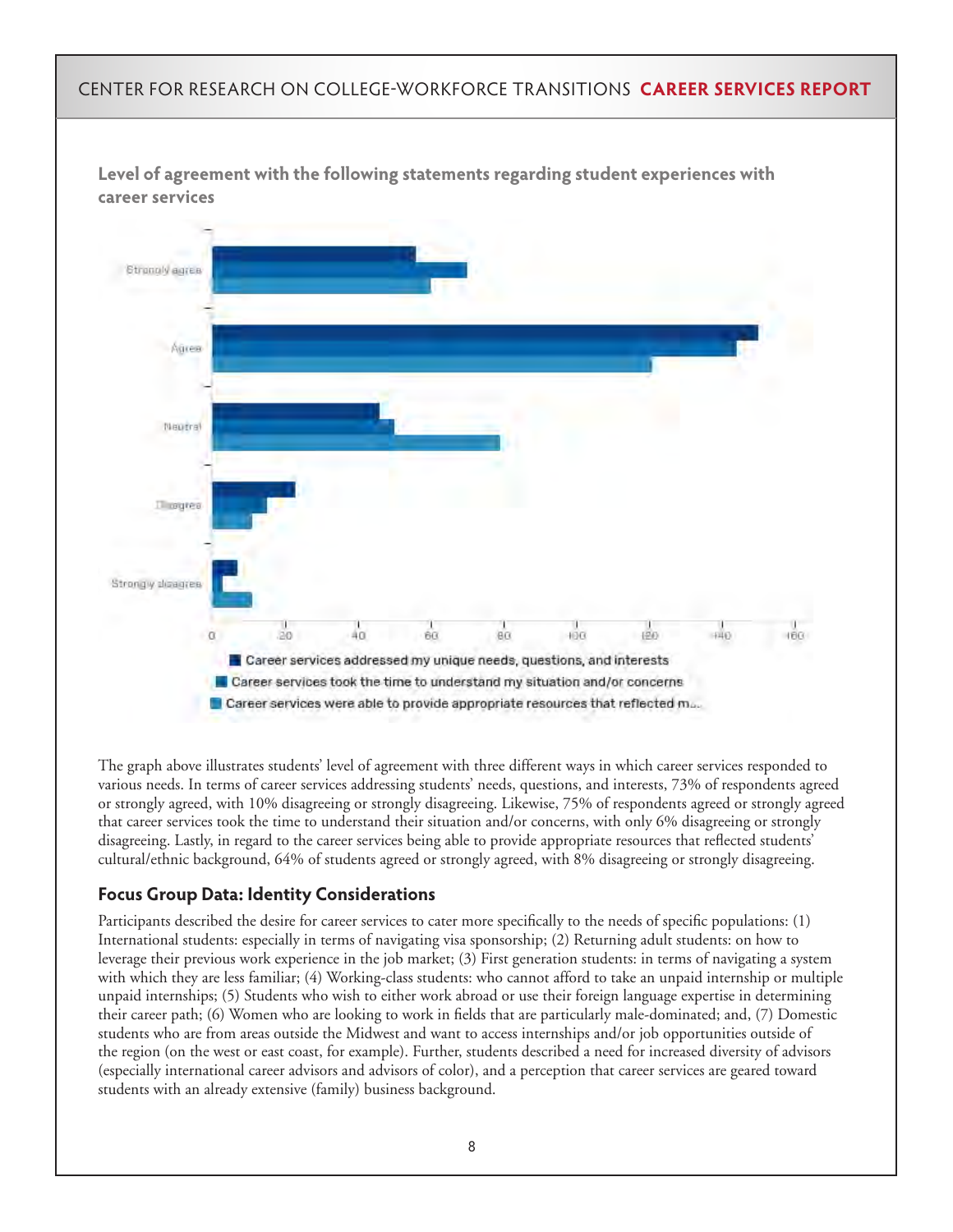*"International students are a huge population of the Midwestern State. Yet there are hardly anything that can be very beneficial to us. We don't even know what companies accept international students and end up spending time on the ones that do not accept international students. And the Midwestern State is doing nothing (at least that I know of) to try to encourage companies take international students."*

 *- Midwestern State Student* 

*"As a person of color, I felt that Midwestern State hasn't offered much in terms of career preparation specific to persons of color. I think that a good first step would be to educate diverse students on various opportunities available only to them. I know several large investment banks have workshops specifically for diverse individuals, and I think it is worth putting more (or any) of those on the online job search tool."*

 *- Midwestern State Student* 

*"And then the gender thing I don't feel like I was ever had a problem with that with career services, but I would say as a whole at Midwestern State it's entirely ignored. And if you talk to any guy most of them will say it's a 'bro sesh'. I don't know if you would agree with that, but I've talked to many people that are like oh, yeah, is this school's a 'bro sesh'. They're like oh, you're a girl in that like that's rough. But yeah, I think it would be nice if there was like a class on just like the basic problems and issues in the business world. Gender being one of them."*

 *- Midwestern State Student* 

#### **Focus Group Data: Feedback on Career Services**

Resume reviews and workshops, mock interviews, and job shadowing experiences were cited as services yielding the most satisfaction. Many students remarked how much more well-prepared they felt compared to peers from other colleges.

*"The career summit is a good way for us to explore the career services at Midwestern State. I hope that there are more workshops throughout the semester that I can learn more about job openings, CPT for the international students, and interview skills prep."*

 *- Midwestern State Student*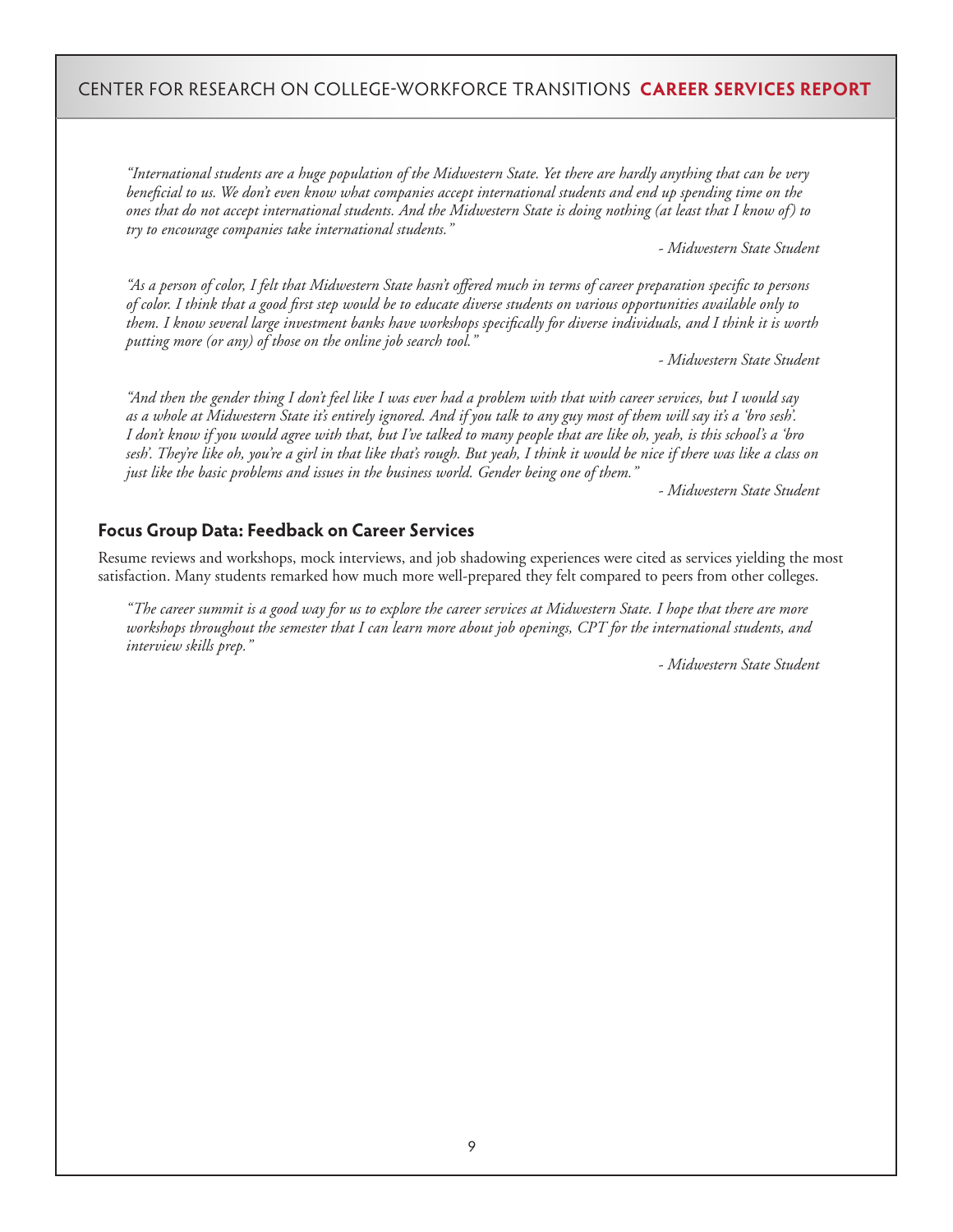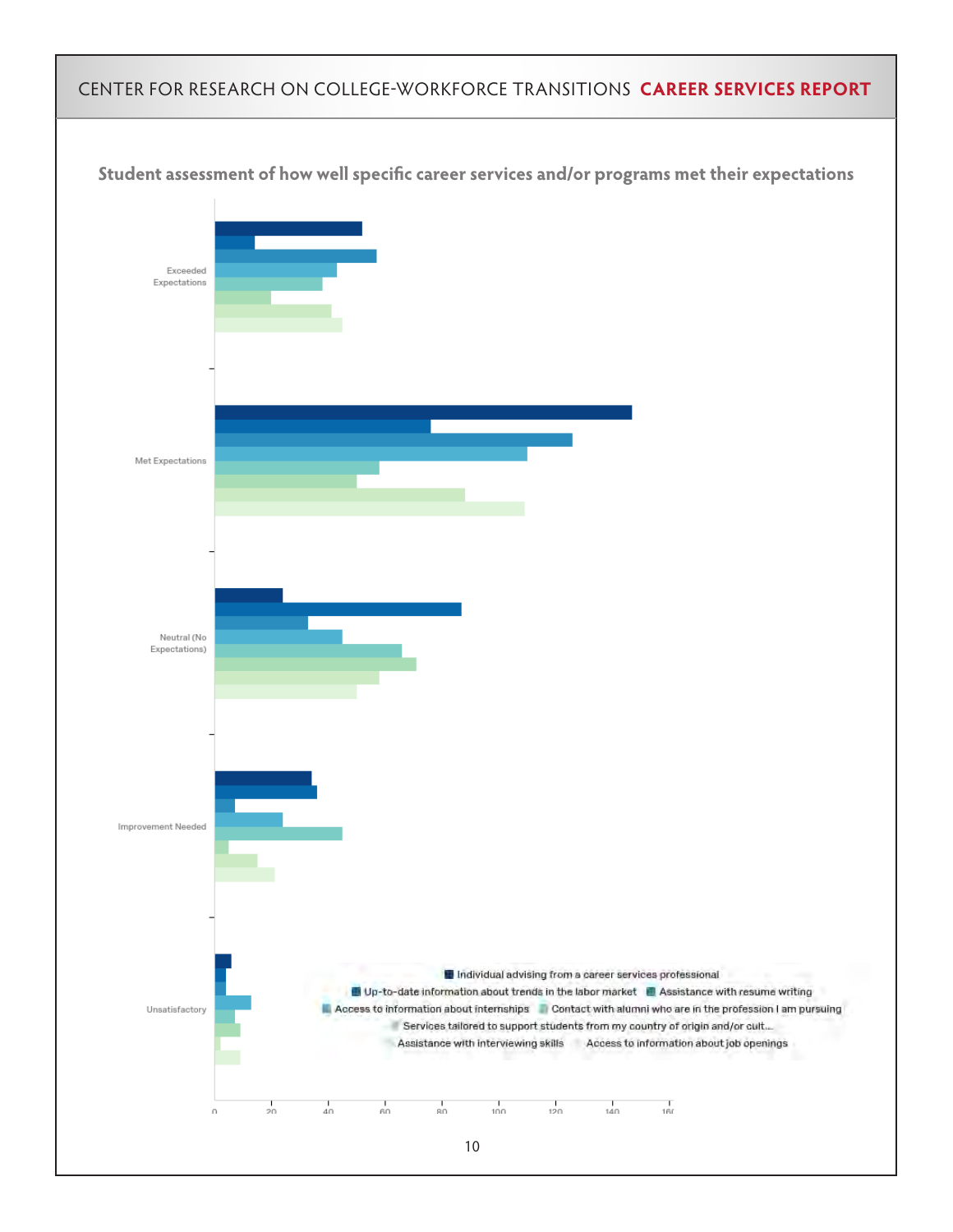#### **Career Services and Expectations (previous page)**

In the graph on the previous page, different aspects of career services and/or programs were rated based on students' experiences as exceeding expectations, met expectations, neutral, improvement needed, or unsatisfactory. The most highly rated service was assistance with resume writing, where 85% of respondents found it to meet their expectations or exceed them, while 69% of respondents found individual advising from a career services professional to meet or exceed their expectations.

However, only 30% of respondents found the availability of up-to-date information about trends in the labor market to meet or exceed their expectations. Likewise, only 17% of respondents found their expectations met or exceeded in terms of contact with alumni network. Interestingly, 50% and 67% of respondents rated these items as neutral, respectively. While a minority of students found these services to meet or exceed their expectations, the majority of them rated these as neutral or as having no expectations, suggesting that students may not be aware of these services or cognizant of their benefits, from which increased outreach and/or support might prove beneficial.

While the graph depicts a generally positive review, it is worth noting that the only service ranked as unsatisfactory were services tailored to students from different countries and/or cultural backgrounds.

*"I've used a lot of them [career services], most commonly being my career adviser. I developed a really strong relationship with her. So then, I felt comfortable going for like pretty much any question I had, which was helpful in like negotiating job offers and such. Other than that, the company I signed with, I was actually originally interested in because I had done a job shadow which is a program Midwestern State set up with that company. I hadn't considered them before. And then it was an exposure, they took us through like the day to day, what it might look like. … So, that was really helpful in mind."*

 *- Midwestern State Student* 

#### **Focus Group Data: Feedback on Career Services (Continued)**

Along these lines, many students described the lack of personalization in career services. Students described the "cookie cutter" types of graduates they felt "Midwestern State wants". In this sense, participants voiced discouragement over the perceived privileging of Midwestern State contacts/preferred companies over those that may better match students' interests, but may not have a relationship with Midwestern State. See students' comments below.

*"Career advising wanted to fit me into one of their molds—they were not interested in hearing my goals. Advisors don't seem equipped to work with people who aren't interested in typical business major careers with the typical business major employers."*

 *- Midwestern State Student* 

*"I felt as though that was my career adviser's goal: to get me a job, any job, even if it wasn't what I wanted to do." - Midwestern State Student* 

*"The question I had for career services was important in deciding between internship offers and building my career. I felt the advisor cared more about Midwestern State's reputation and relationships with companies rather than my professional growth. It was rather frustrating, and caused me to go to a company and into a role that ended up being a poor fit. Since this experience I have used other resources for career help (mentors, family, friends, etc.)." - Midwestern State Student* 

*"Need a variety of opportunities for un common career areas. The non-profit sector is the largest growing sector in the business world and yet the BBA program still only works with and offers accounting and marketing jobs, time to adapt." - Midwestern State Student*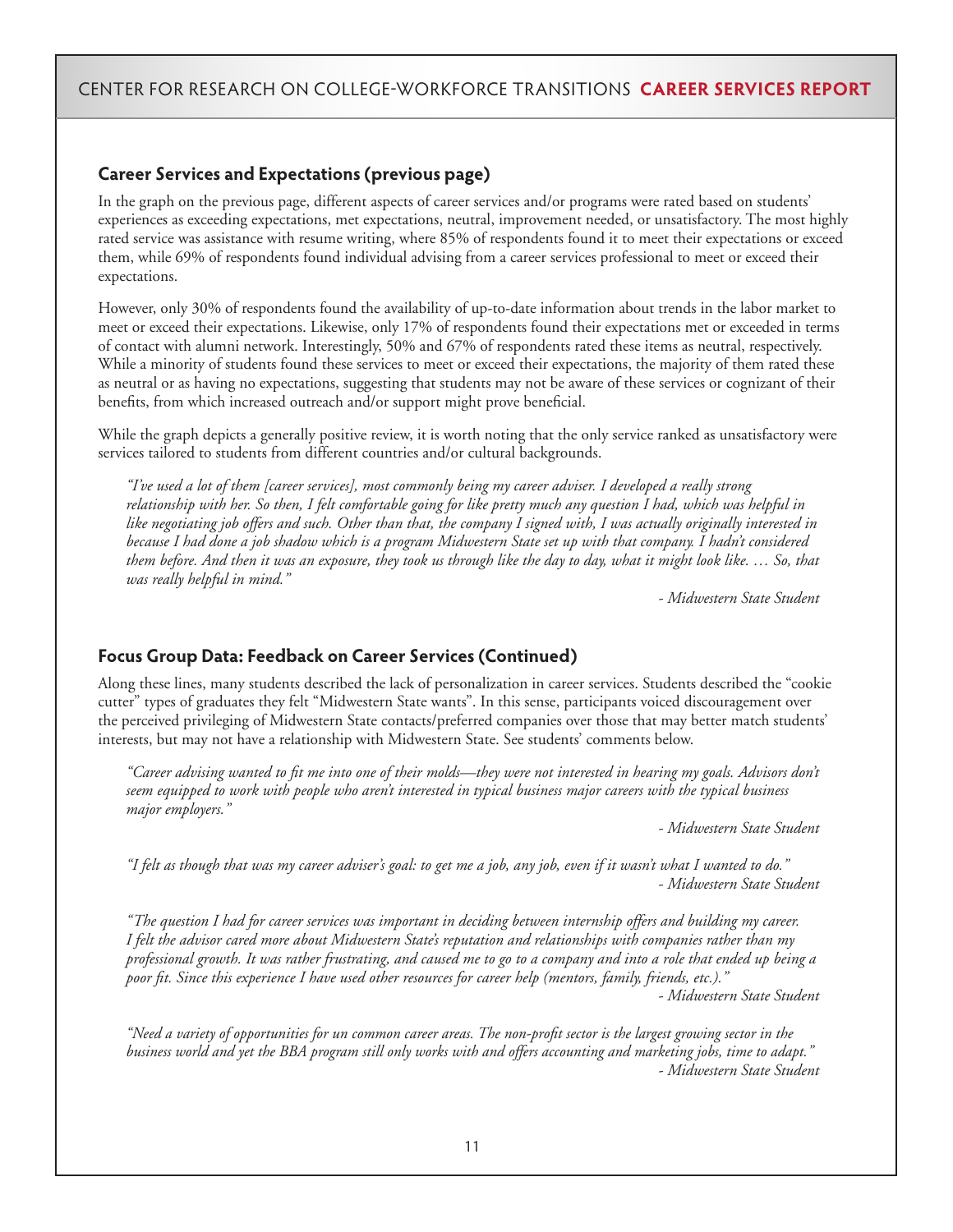#### **Focus Group Data: Feedback on Career Services (Continued)**

Many students described a need for resources dedicated toward internships and job opportunities outside of the Midwest. Likewise, students also lamented a lack of assistance for those who want to work or intern internationally. Acknowledging the role of alumni in their decision-making processes, both a desire for more informational interviews with alumni and expansion of the alumni network were listed as important ways career services could improve.

*"Now that the school has done away with the cap on out-of-state students, it's important that the school begins to recognize students would like to work all over the country because the student body is increasingly from all over the country. Midwestern State should try harder to find recruiters from cities other than big cities!"*

 *- Midwestern State Student* 

*"I hope that there could be a resource where we could find how many people were going to a specific location. Like for example, I'm going to New York for an internship, but I have no idea who is also going to New York and I want to find a roommate that is from Midwestern State because you have-- I have no idea who is like-- I don't know anyone in New York. And I actually talked to the career adviser about that. Like, is there a feature on the online job search tool I can find students or graduates from Midwestern State going to New York to intern or study? But they say no." - Midwestern State Student*

Reflecting on their career advising appointments, students cautioned against an over-reliance on the online job search tool (being referred to "feeling rushed" and being told to "just go on the online job search tool"), cited advisors' lack of thorough understanding of industry trends, and a desire for stronger alignment between students' career goals and the experience/expertise of career advisors available to them. Further, students do not seem to gain as much from peer advisors as they do from professional career advisors, whose services they prefer.

*"I was just expecting like somebody like my academic adviser. But I got one of my friends who was just working there. He's like a student part-time. And so, that immediately-- my expectation that I was going to be working with like a professor/teacher type of role and then ended up getting like one of my own friends. And immediately, it was like, OK, what do you know that's really more than what I know?"*

 *- Midwestern State Student* 

In terms of professional development, students expressed an anxiety toward networking (suggesting workshops aimed at overcoming this anxiousness) and favored increased and improved opportunities for career fair preparation. Additionally, some students, particularly females, wished for more training opportunities for negotiating salary offers.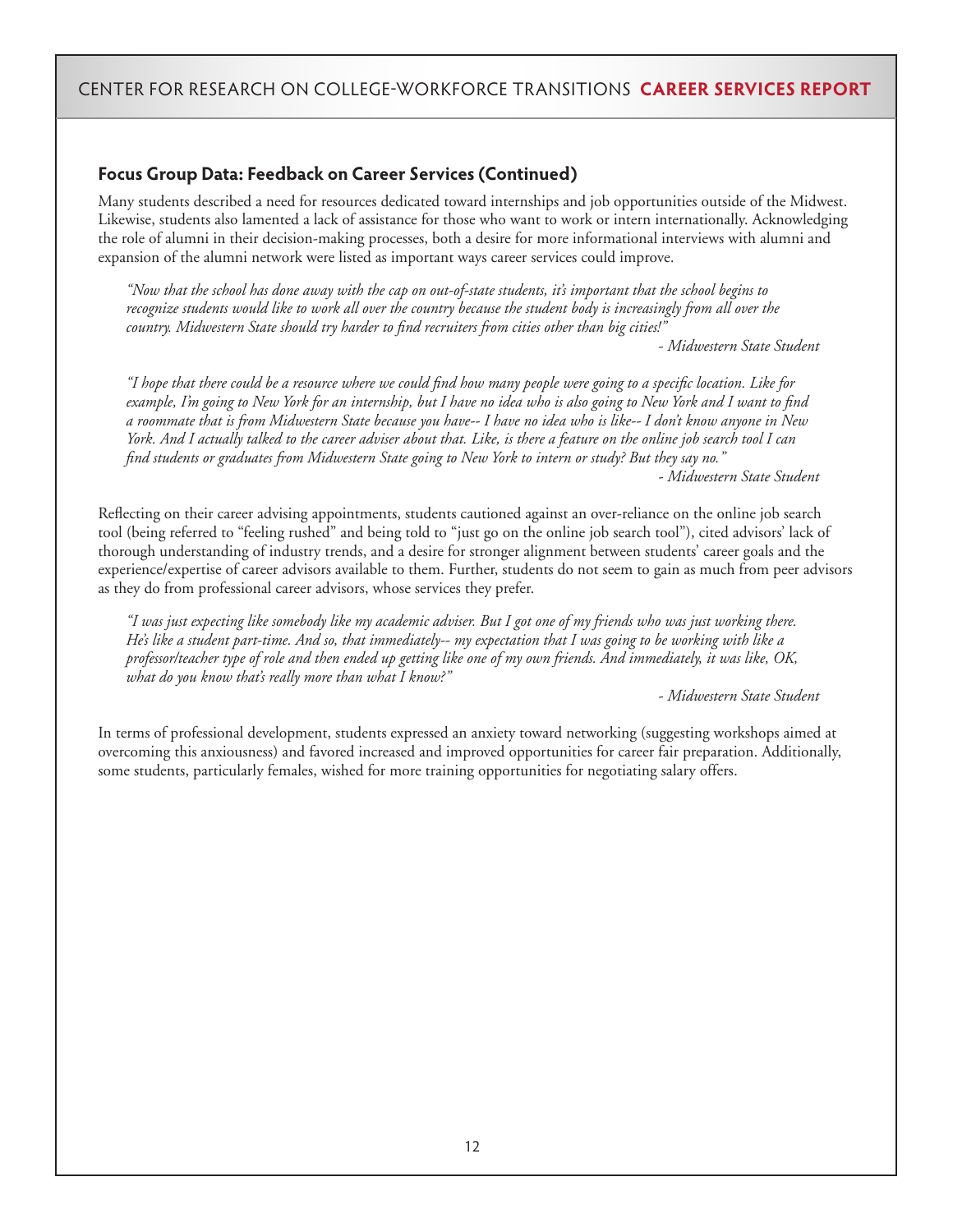# **SECTION D: CAREER ADAPT-ABILITIES SCALE**

In the field of counseling psychology and career advising, an influential idea is that of career construction, or the notion that individuals can and should develop their own narratives about their careers throughout different stages of life. This approach puts students' own interests, goals, and personal aptitudes at the center of discussions about career planning. The Career Adapt-Abilities Scale (CAAS) (Savickas & Porfeli, 2012) is a scale used to measure four important aspects of an individual's ability to engage in this process, known as career adaptability. The CAAS consists of four scales (Concern, Control, Curiosity, and Confidence), each with six items, that are measured in the questions below. These measures are included in this report to provide a better sense of how concerned students may be about their futures, how personally repsonsible they feel they are in shaping them, how curious they are about their potential selves, and how confident they are in their pursuit of professional ambitions.

**Concern** represents thoughts about the future and how individuals look forward to and plan for what might come next (Savickas & Porfeli, 2012). The question below measures *Concern* by respondents self-assessing their development of the following abilities.



**Control** marks the cultivation of responsibility in individuals to shape themselves and their environments by using selfdiscipline, effort, and persistence. The question below measures *Control* by respondents self-assessing their development of the following abilities.

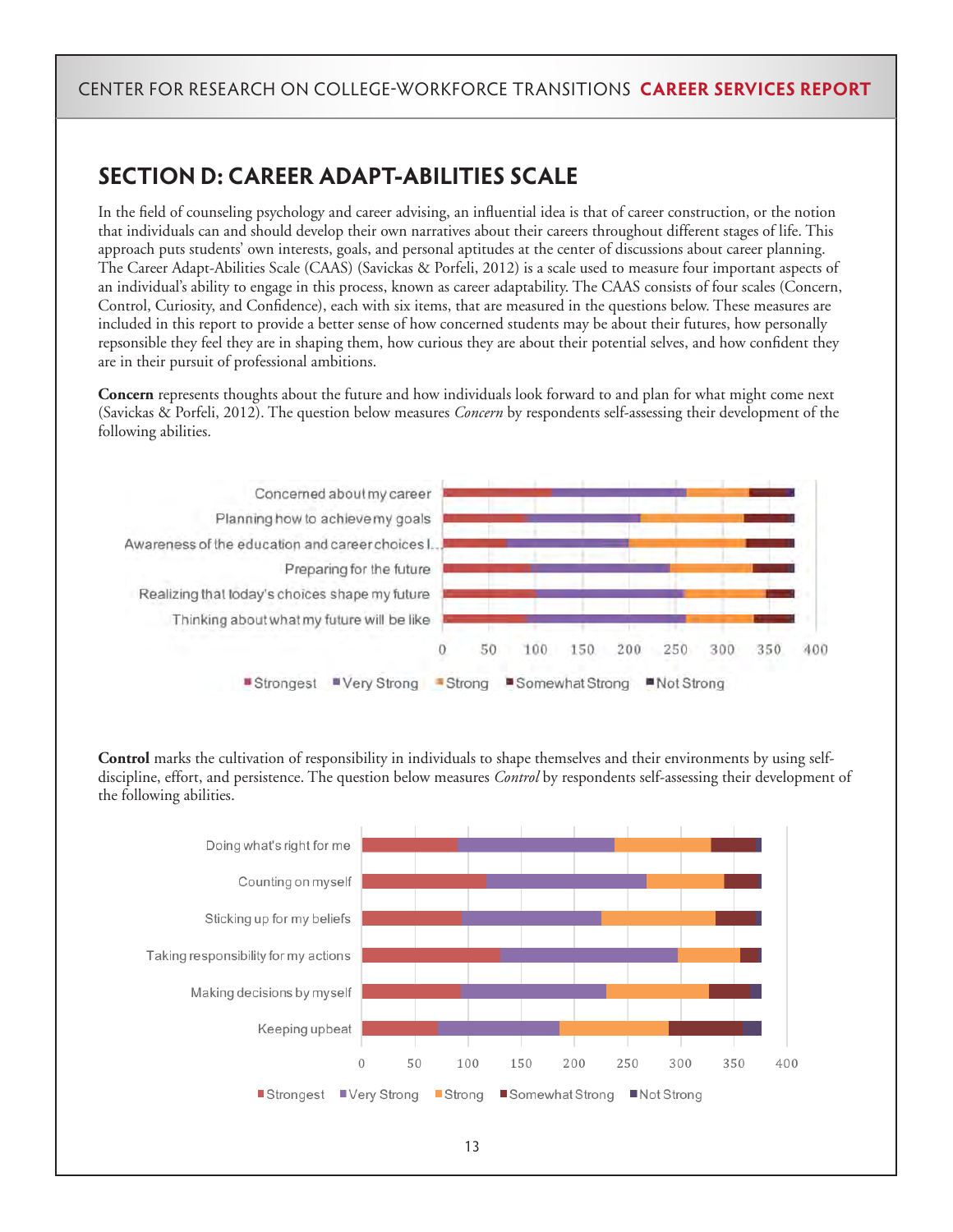**Curiosity** is embodied by one's ability to imagine possible selves and future scenarios. The question below measures *Curiosity* by respondents self-assessing their development of the following abilities.



**Confidence** allows an individual to actualize choices, pursue their aspirations, and implement their life design. The question below measures *Confidence* by respondents self-assessing their development of the following abilities.

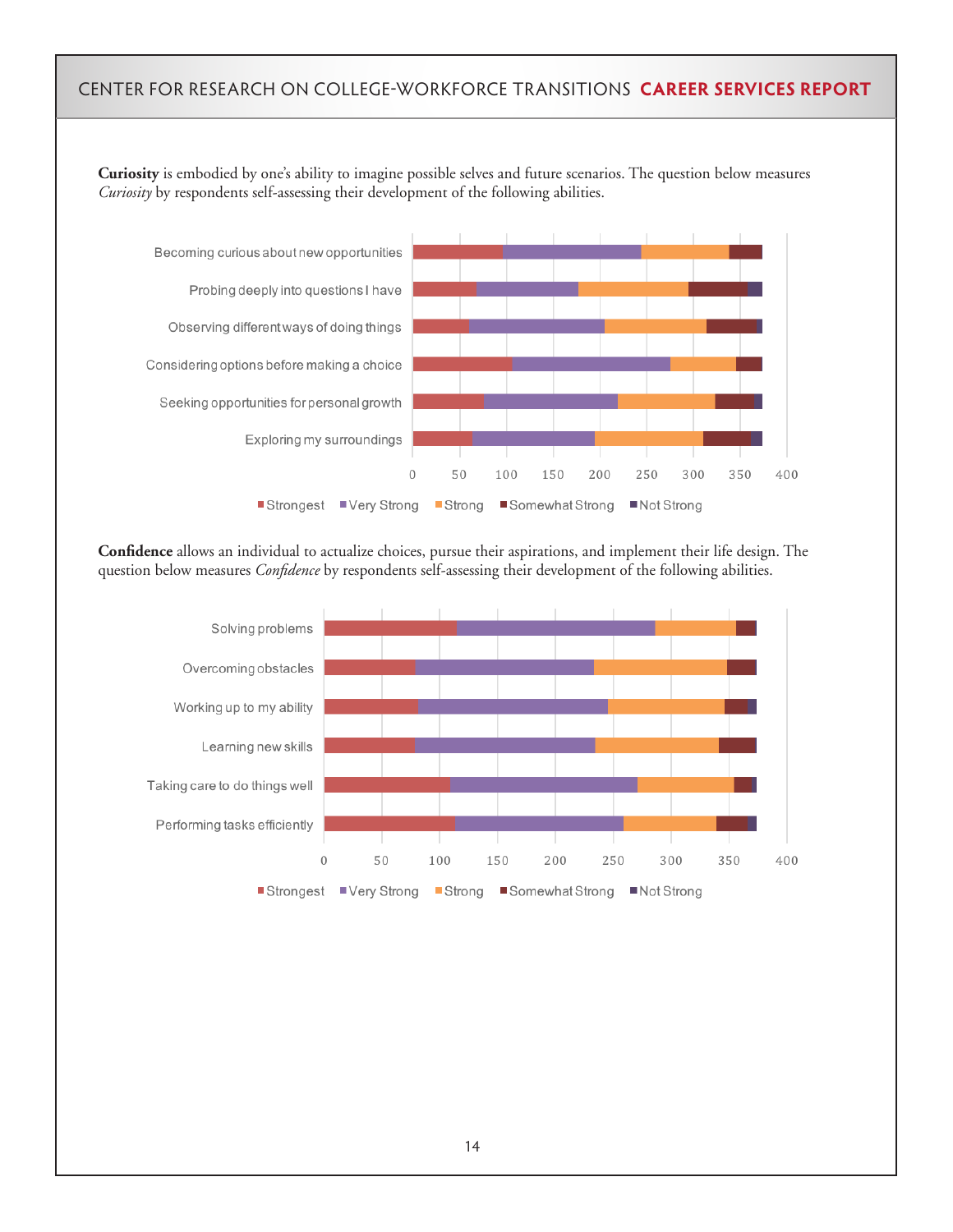# **CONCLUSIONS**

Based on the data included in this report, we offer several conclusions that may be important for educators, institutional leaders, and career services professionals to consider as they design and implement career-related programs and courses.

## **Recommendations**

#### **1. Family and friends act as strong influence on students' career decision-making**

Students enter college with certain ideas and goals regarding careers that are strongly influenced by their childhoods, family members, and peer networks. In addition, while in college, these social networks represent an enduring and influential source of information about job openings and careers, which is consistent with research on the influence of social capital (e.g., opportunities and resources available through social contacts) on career development and job acquisition. Along these lines, students also expressed a need to be connected with other students or alumni in their respective region, to gain international experience, and to have access to a more extensive alumni network.

The implications of this finding is twofold: (a) students, particularly those without strong forms of cultural capital at their disposal, should be provided with opportunities (and related coaching) to foster new networks and social resources, and (b) cultural, familial, and peer influences and pressures should be recognized and acknowledged - as both positive and potentially negative influences- in shaping students' career decisions.

#### **2. Personalization, not utilization, of career services remains an issue**

Student awareness of and participation rates Midwestern State's career services is notable, demonstrating successful outreach. Given these high rates of participation, students are more informed to offer ways that programming might improve. Interestingly, while survey data offered a glimpse of areas open to improvement, focus group data widened this area significantly. For instance, while survey participants rated their one-on-one interactions with career advisors as overwhelmingly exceeding or meeting their expectations, many students in the focus groups expressed a desire for these meetings to be improved in terms of their consistency, duration (not feeling "rushed") and above all, personalization.

Personalization was a key factor in many students' critiques, regardless of their background or concentration. As described earlier, combining labor market trends and data with a personalized approach might facilitate students' informed decisionmaking. The area of personalization also featured a narrative around "cookie cutter" business graduates, where students expressed their perceptions of wanting to move beyond the "cookie cutter" graduate they feel the school wants to produce. In this way, students talked about taking less-traditional pathways in building their careers and gaining internship experience in sectors such as sports marketing, the entertainment industry, NGOs and the non-profit sector, international companies, start-ups, healthcare management, management consulting, and more.

#### **4. Students' unique identities and situations require tailored services**

Certain sub-groups of students at Midwestern State tended to describe more unmet needs or expectations. The majority of international students in the sample—and more specifically in the focus groups—expressed the desire for an international career advisor as well as more resources and support in terms of looking for companies that offer visa sponsorships. Additionally, this study found a strong relationship between students' navigation of university and their career choice with their parents'/guardians' university and professional experiences. In so doing, first-generation college students face additional challenges in that they are less likely to have these informal educational experiences and may be less prepared to navigate college and the career center. Female students, while crediting the career center for positive experiences, noted that the atmosphere in both their internships and within Midwestern State can be challenging, though this varied upon major (for instance, in male-dominated fields such as accounting and finance, but not in female-dominated fields like marketing).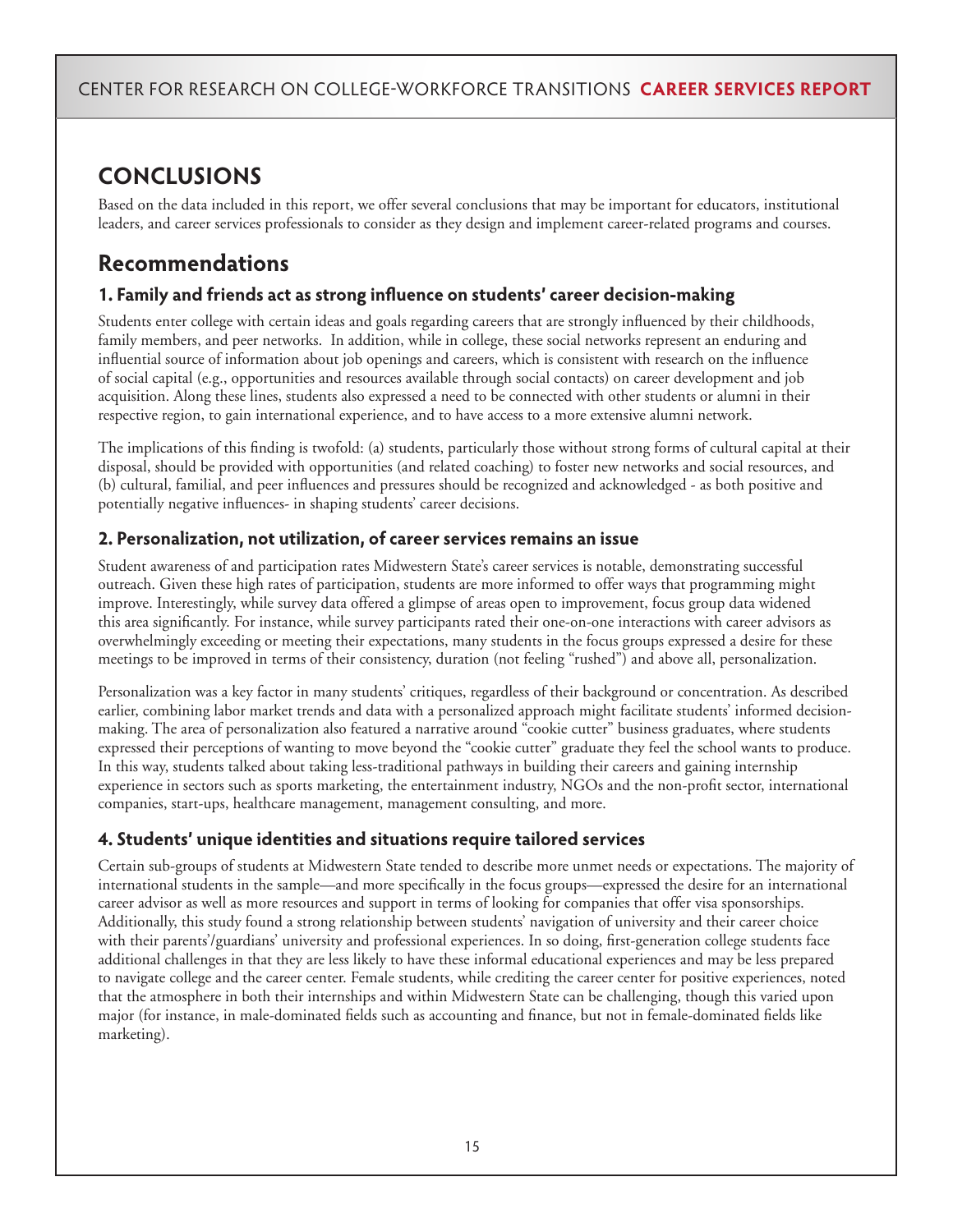#### **5. Associated companies with Midwestern State could diversify and expand**

Lastly, it appears that career services could diversify the companies with which they collaborate in terms of both their organizational type, structure, and especially location. Many students described wanting to intern and work postgraduation outside of the Midwest. Students who secured internships out of the area also expressed a need to be connected with other students or alumni in their respective region. Similarly, students also expressed the desire to gain international experience as well as assistance in leveraging desirable attributes to working abroad, such as foreign language expertise. Finally, the majority of respondents expressed a desire to have access to a more extensive alumni network.

## **References**

Savickas, M. L., & Porfeli, E. J. (2012). Career Adapt-Abilities Scale: Construction, reliability, and measurement equivalence across 13 countries. *Journal of Vocational Behavior, 80*(3), 661-673.